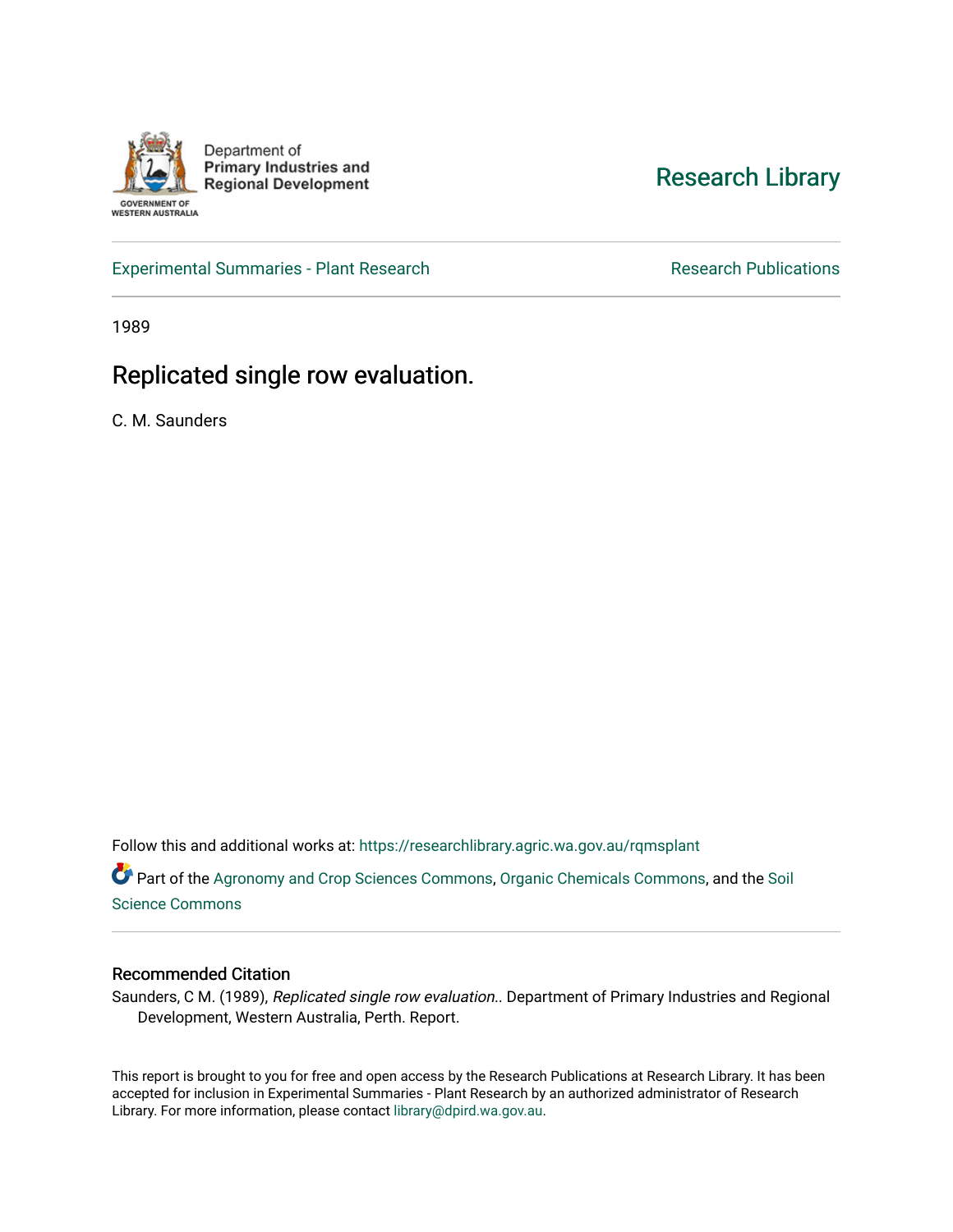B) REPLICATED SINGLE ROW EVALUATION

TRIAL NUMBER: 89AB12 EX FILE: 6201

LOCATION: Great Southern Agricultural Institute - farm Paddock B15

SOIL TYPE: Grey loam (pH = 6, in water)

SOWING DATE:  $-9/6/$ 

This trial was of similar design to the single row evaluation, except four replications and pesticide treatments were also included.

However, the trial had to be abandoned due to severe phytotoxic responses seen in the medics due to repeated spraying of 'Lorsban' (used at recommended rates). Curling and a purple colouring of the leaves were seen as well as unusual growth habit. If plants survived to an advanced stage, they showed a mixed leaf canopy, i.e.: one canopy 4-5 centimetres from base of plant, and another at 11-12 centimetres.

It is intended to repeat this work in 1990, bulk seed where possible and to eventually assess these lines, under such conditions, in large plots.

C) PLOT EVALUATION

In 1988, several South Australian medic lines of varying blue-green aphid tolerance, were sown in large plots to evaluate their performance in terms of dry matter production, seed yield, regeneration and nitrogen contribution to a following cereal crop.

TRIAL TITLE: Pasture Species Evaluation. TRIAL NUMBER: 88KA93 EX FILE: 4730 LOCATION: Gnowangerup (P. Paterson) SOWING DATE (pasture): June 1988 SEEDING RATE: 15 kg/ha FERTILIZER (pasture): 150 kg/ha superphosphate, 50 kg/ha potash SOWING DATE (crop): 25/5/89 SEEDING RATE: 60 kg/ha (Kulin) FERTILIZER (crop): 20, 40 or 80 grams of urea on appropriate plots.

8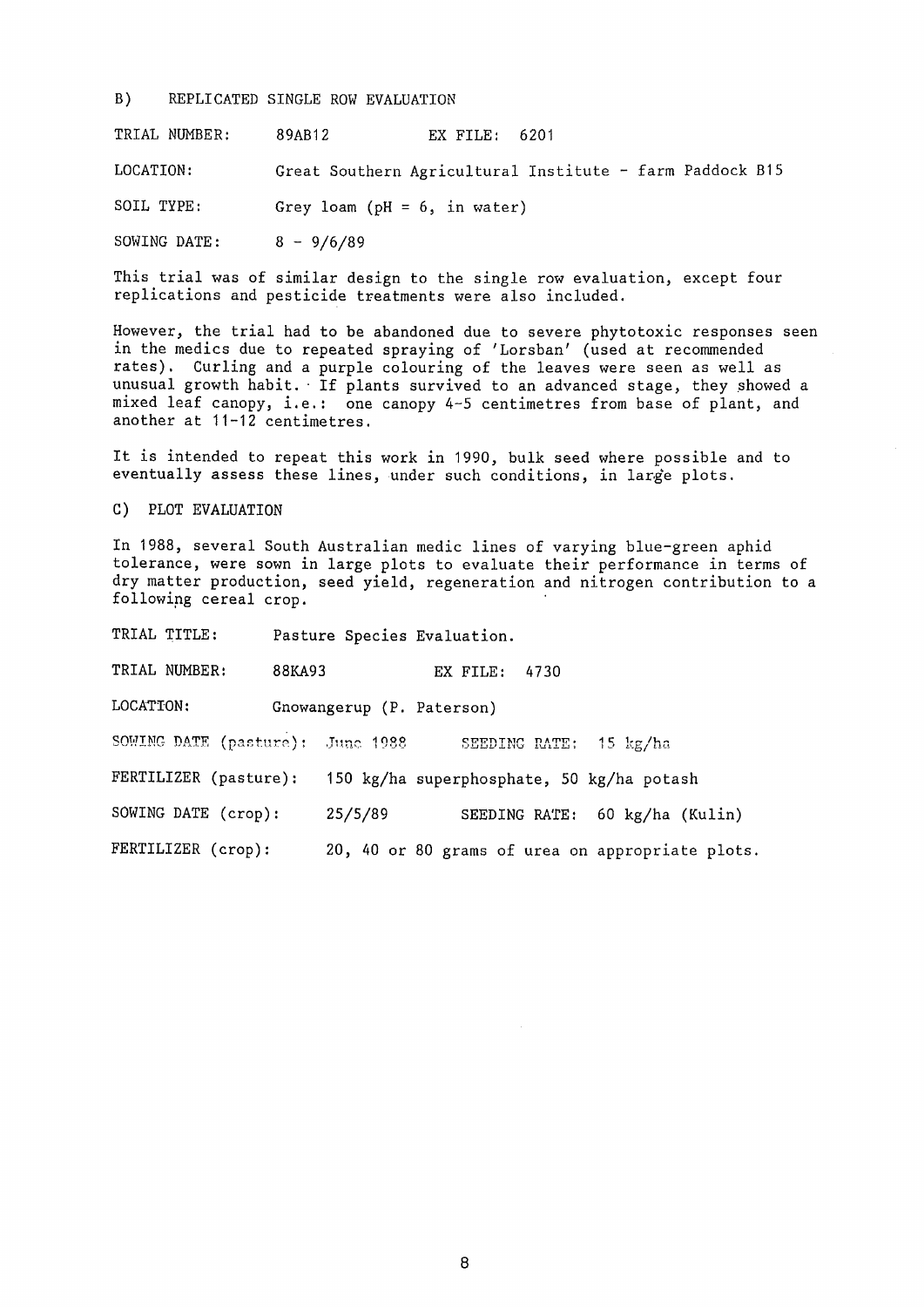## RESULTS:

## Table 2:

| Line                          | Density <sub>o</sub><br>$(\text{plants/m}^2)$ | Dry Matter (17/10/88)<br>(t/ha) | Days to Flower |
|-------------------------------|-----------------------------------------------|---------------------------------|----------------|
| M. polymorpha                 |                                               |                                 |                |
| Santiago                      | 54                                            | 3.11                            | 82             |
| Circle Valley                 | 86                                            | 3.01                            | 81             |
| 2584                          | 84                                            | 2.97                            | 101            |
| 5666                          | 82                                            | 3.21                            | 108            |
| 5665                          | 77                                            | 3.10                            | 97             |
| 4229                          | 109                                           | 2.82                            | 101            |
| 5563                          | 75                                            | 3.17                            | 96             |
| 5572                          | 68                                            | 3.23                            | 82             |
| 5527                          | 109                                           | 3.23                            | 110            |
| 9615                          | 59                                            | 2.73                            | 83             |
| 4250                          | 78                                            | 3.43                            | 113            |
| 4188                          | 91                                            | 3.11                            | 80             |
| 5552                          | 90                                            | 2.88                            | 79             |
| 10693                         | 87                                            | 3.34                            | 112            |
| M. truncatula                 |                                               |                                 |                |
| Sephi                         | 52                                            | 3.14                            | 107            |
| Jemalong                      | 109                                           | 4.13                            | 117            |
| Paraggio                      | 93                                            | 4.13                            | 117            |
| M. murex                      |                                               |                                 |                |
| Zodiac                        | 70                                            | 3.07                            | 130            |
| 3172                          | 96                                            | 3.02                            | 99             |
| T. subterranean               |                                               |                                 |                |
| Northam                       | 34                                            | 3.11                            | 89             |
| M. scutellata                 |                                               |                                 |                |
| $\texttt{Sava}$               | 61                                            | 4.46                            | 98             |
| M. littoralis x M. truncatula |                                               |                                 |                |
| <b>Z243</b>                   | 75                                            | 3.27                            | 112            |
| <b>Z244</b>                   | 68                                            | 3.09                            | 104            |
| Z115                          | 54                                            | 2.98                            | 107            |
| Z188                          | 59                                            | 3.44                            | 111            |
|                               |                                               |                                 |                |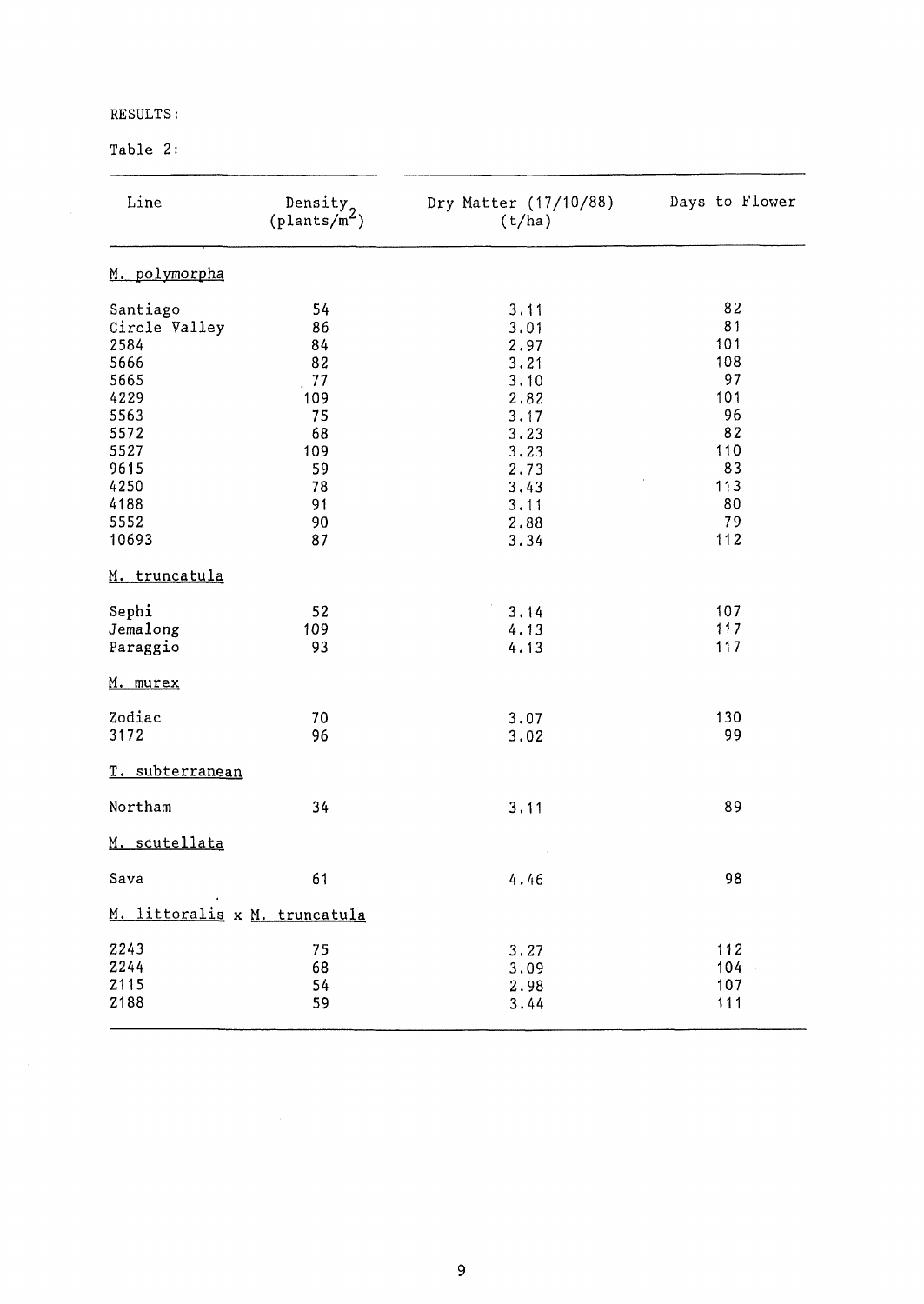Table 3:

| Line                                                                                                      | 1988 Seed Yield<br>kg/ha                                                           | 1989 Seed Yield<br>kg/ha                                                         |
|-----------------------------------------------------------------------------------------------------------|------------------------------------------------------------------------------------|----------------------------------------------------------------------------------|
| M. polymorpha                                                                                             |                                                                                    |                                                                                  |
| Santiago<br>Circle Valley<br>2584<br>5666<br>5665<br>4229<br>5563<br>5572<br>5527<br>9615<br>4250<br>4188 | 913<br>550<br>760<br>422<br>796<br>735<br>798<br>1029<br>580<br>800<br>533<br>1028 | 468<br>734<br>286<br>557<br>573<br>348<br>774<br>712<br>756<br>596<br>416<br>436 |
| 5552<br>10693                                                                                             | 894<br>353                                                                         | 439<br>471                                                                       |
| M. truncatula                                                                                             |                                                                                    |                                                                                  |
| Sephi<br>Jemalong<br>Paraggio                                                                             | 352<br>205<br>335                                                                  | 291<br>552<br>502                                                                |
| M. murex                                                                                                  |                                                                                    |                                                                                  |
| Zodiac<br>3172                                                                                            | 89<br>342                                                                          | 389<br>572                                                                       |
| T. subterranean                                                                                           |                                                                                    |                                                                                  |
| Northam                                                                                                   | 232                                                                                | 238                                                                              |
| M. scutellata                                                                                             |                                                                                    |                                                                                  |
| Sava                                                                                                      | 375                                                                                | 577                                                                              |
| M. littoralis x M. truncatula                                                                             |                                                                                    |                                                                                  |
| 22343<br>2244<br>Z115<br>Z188                                                                             | 173<br>541<br>364<br>438                                                           | 298<br>292<br>714<br>620                                                         |

 $\label{eq:2.1} \frac{1}{2} \int_{\mathbb{R}^3} \left| \frac{d\mu}{\mu} \right|^2 \, d\mu = \frac{1}{2} \int_{\mathbb{R}^3} \frac{d\mu}{\mu} \, d\mu$ 

 $\mathcal{L}^{\text{max}}_{\text{max}}$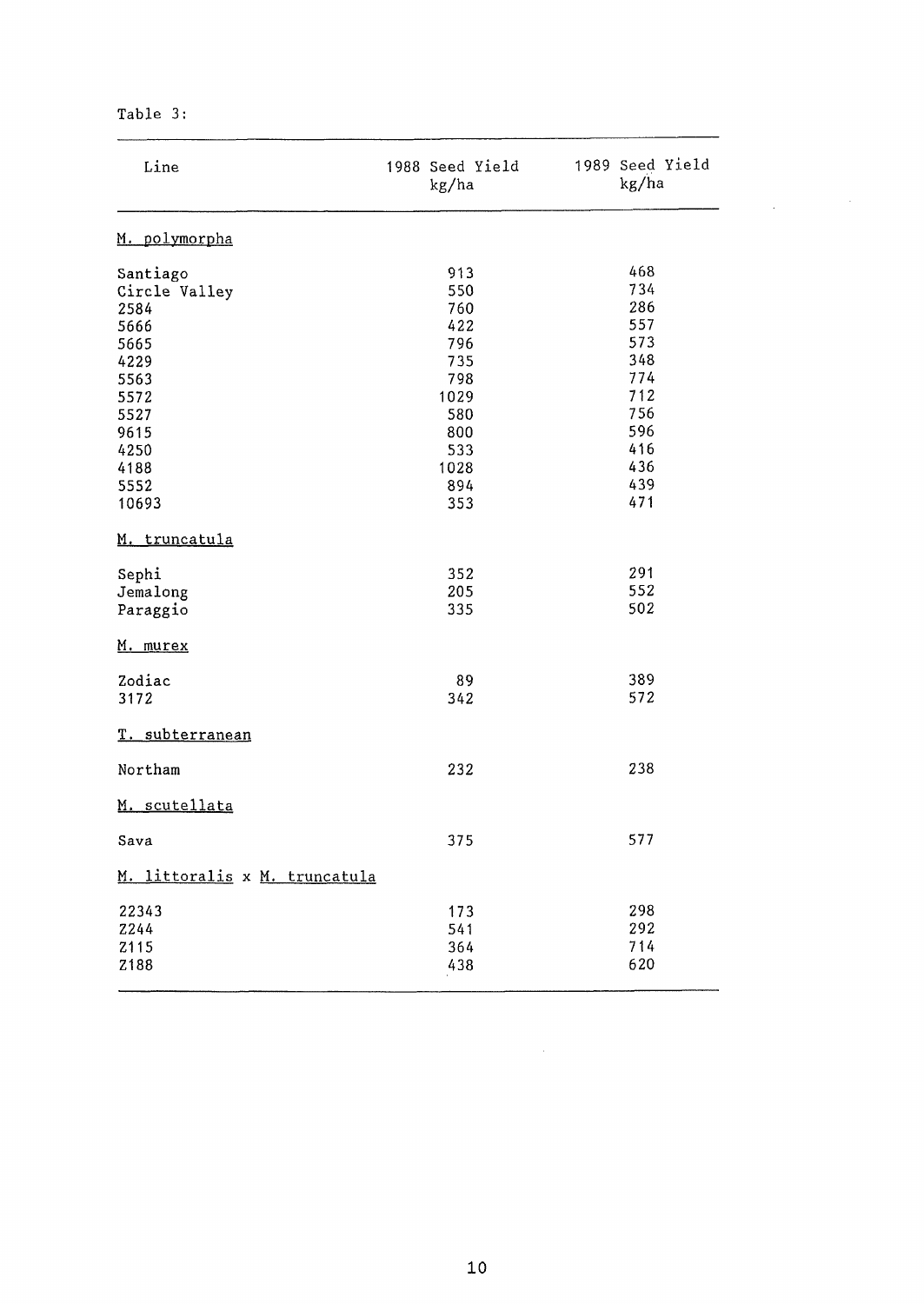| Table | 4 : |  |
|-------|-----|--|
|-------|-----|--|

| Line                           | Grain Yield<br>(kg/ha) | Key to<br>Figure 5       | Nitrogen replacement<br>(kg/ha) |
|--------------------------------|------------------------|--------------------------|---------------------------------|
| <u>polymorpha</u><br><u>M.</u> |                        |                          |                                 |
| Santiago                       | 1074.82                | 1                        | > 80                            |
| Circle Valley                  | 863,71                 | $\boldsymbol{2}$         | 76                              |
| 2584                           | 1198.99                | 3                        | > 80                            |
| 5666                           | 1326.34                | 4                        | > 80                            |
| 5665                           | 1071.90                | 5                        | > 80                            |
| 4229                           | 969.89                 | 6                        | > 80                            |
| 5563                           | 1104.23                | $\overline{\mathcal{L}}$ | > 80                            |
| 5572                           | 993.25                 | 8                        | > 80                            |
| 5527                           | 644.21                 | 9                        | < 20<br>16                      |
| 9615                           | 777.95                 | 10                       | 3                               |
| 4250                           | 683.59                 | 11<br>12                 | > 80                            |
| 4188.<br>5552                  | 999.70                 | 13                       | 80                              |
| 10693                          | 878.65<br>904.83       | 14                       | > 80                            |
|                                |                        |                          |                                 |
| M. truncatula                  |                        |                          |                                 |
| Sephi                          | 866.06                 | 15                       | 77                              |
| Jemalong                       | 928.00                 | 16                       | > 80                            |
| Paraggio                       | 976.64                 | 17                       | > 80                            |
| <u>M. murex</u>                |                        |                          |                                 |
| Zodiac                         | 830.41                 | 18                       | 20                              |
| 3172                           | 965.56                 | 19                       | > 80                            |
| <u>T. subterranean</u>         |                        |                          |                                 |
| Northern                       | 1092.95                | 20                       | > 80                            |
| M. scutellata                  |                        |                          |                                 |
| Sava                           | 1060.62                | 21                       | > 80                            |
| M. littoralis x M. truncatula  |                        |                          |                                 |
| <b>Z243</b>                    | 879.96                 | 22                       | 79                              |
| Z244                           | 999.99                 | 23                       | > 80                            |
| Z115                           | 927.49                 | 24                       | > 80                            |
| Z188                           | 1082.78                | 25                       | > 80                            |
|                                |                        |                          |                                 |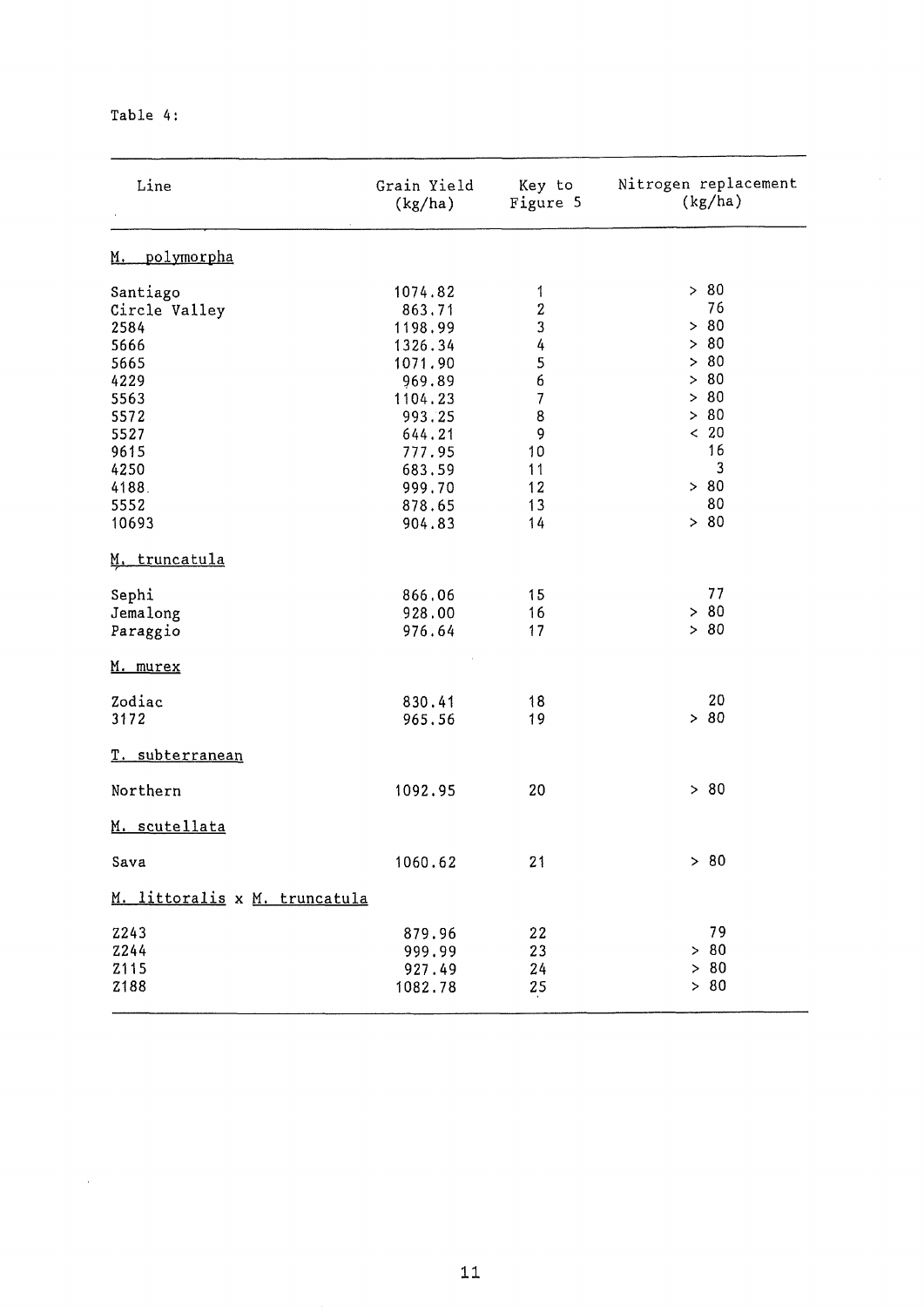

![](_page_5_Figure_1.jpeg)

Figure 5: